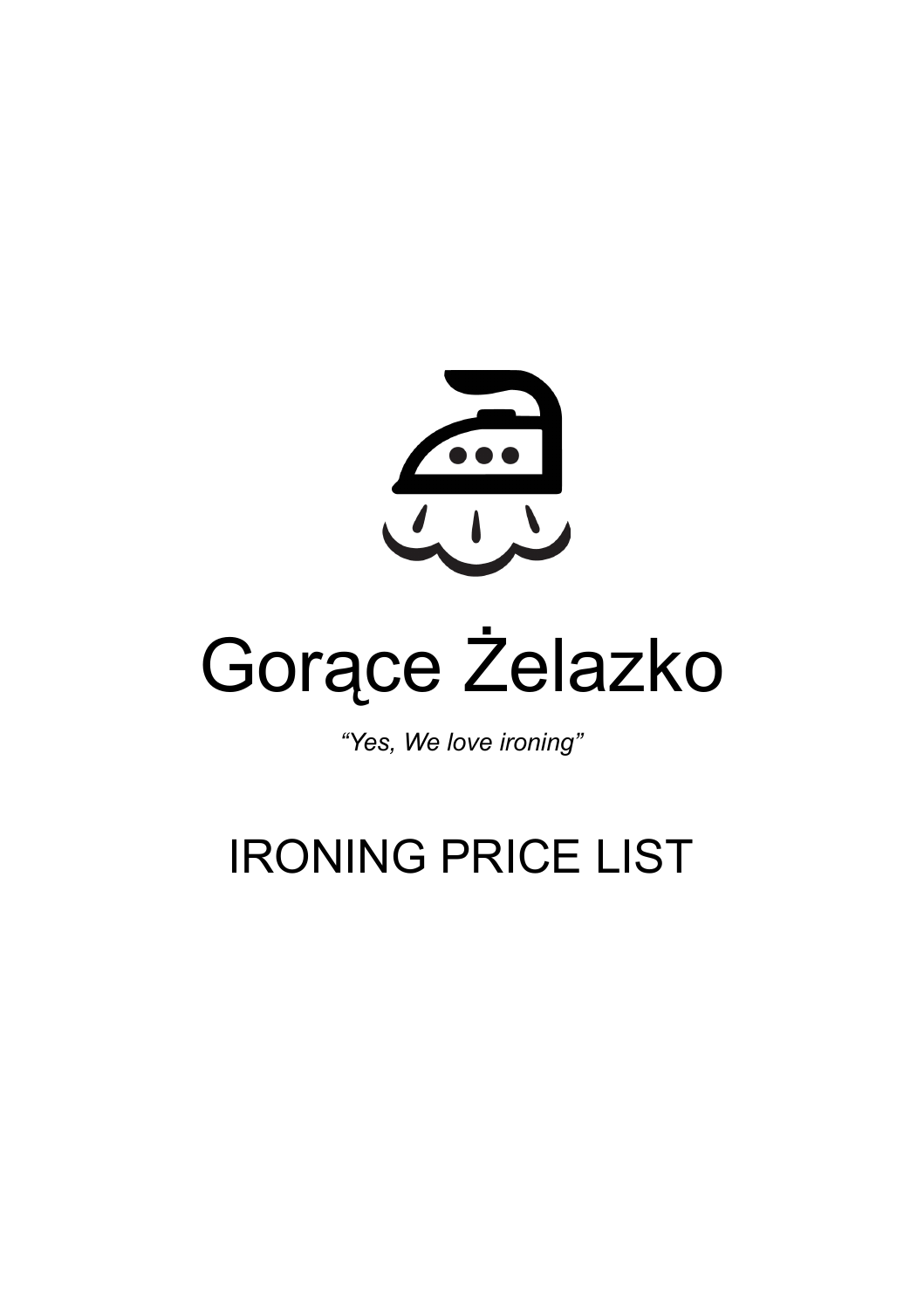#### Shirts

| Long sleeve shirt<br>Short sleeve shirt                              | 6.00 PLN<br>5.00 PLN                         |
|----------------------------------------------------------------------|----------------------------------------------|
| <b>Dresses</b>                                                       |                                              |
| <b>Dress</b><br>Long night dress (ask for the price)                 | 7.00-12.00 PLN<br>30.00-50.00 PLN            |
| <b>Trousers</b>                                                      |                                              |
| <b>Trousers</b><br><b>Shorts</b>                                     | 6.00 PLN<br>5.00 PLN                         |
| Jersey                                                               |                                              |
| Women's, men's (jersey, pullover, sweater, jumper)                   | 7.00 PLN                                     |
| <b>T-shirts</b>                                                      |                                              |
| T-shirt<br>Polo t-shirt<br>Long sleeve t-shirts<br>Applique t-shirts | 3.50 PLN<br>4.50 PLN<br>5.00 PLN<br>4.50 PLN |

### **Outerwear**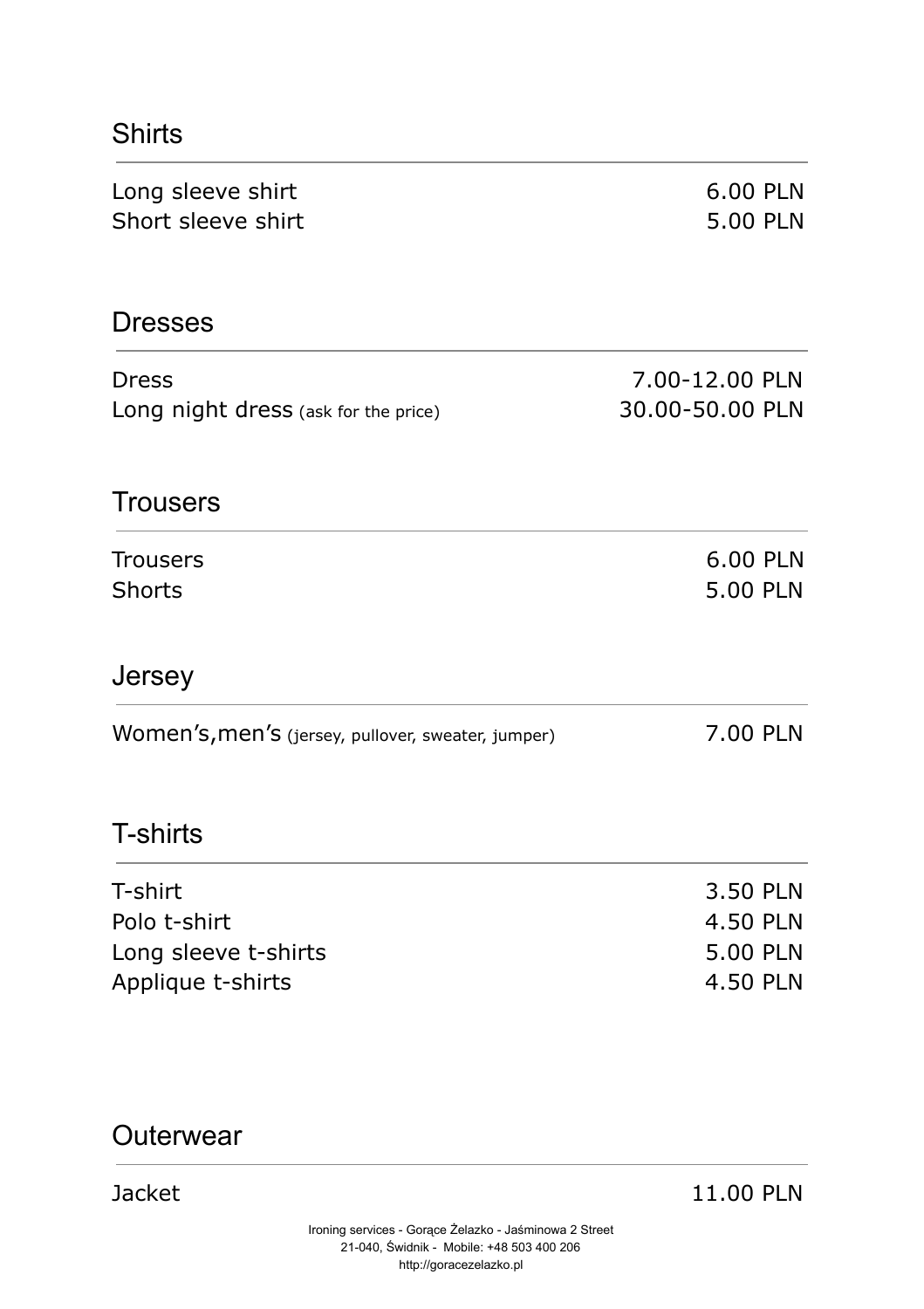| Coat<br>Winter jacket<br>Vest    | 15.00 PLN<br>17.00 PLN<br>4.00 PLN |
|----------------------------------|------------------------------------|
| Aprons                           |                                    |
| Aprons                           | 8.00 PLN                           |
| Kiddies clothings                |                                    |
| <b>Childrens Clothes</b>         | 80% price list                     |
| Newborn clothes (up to size. 92) | <b>1.00 PLN</b>                    |
|                                  |                                    |

### Bedding

Bed sheet (over 3 kg) 13.00 PLN (per/1 kg) Bed sheet (under 3 kg) 30 PLN

### Washing and ironing service

Ask for the price